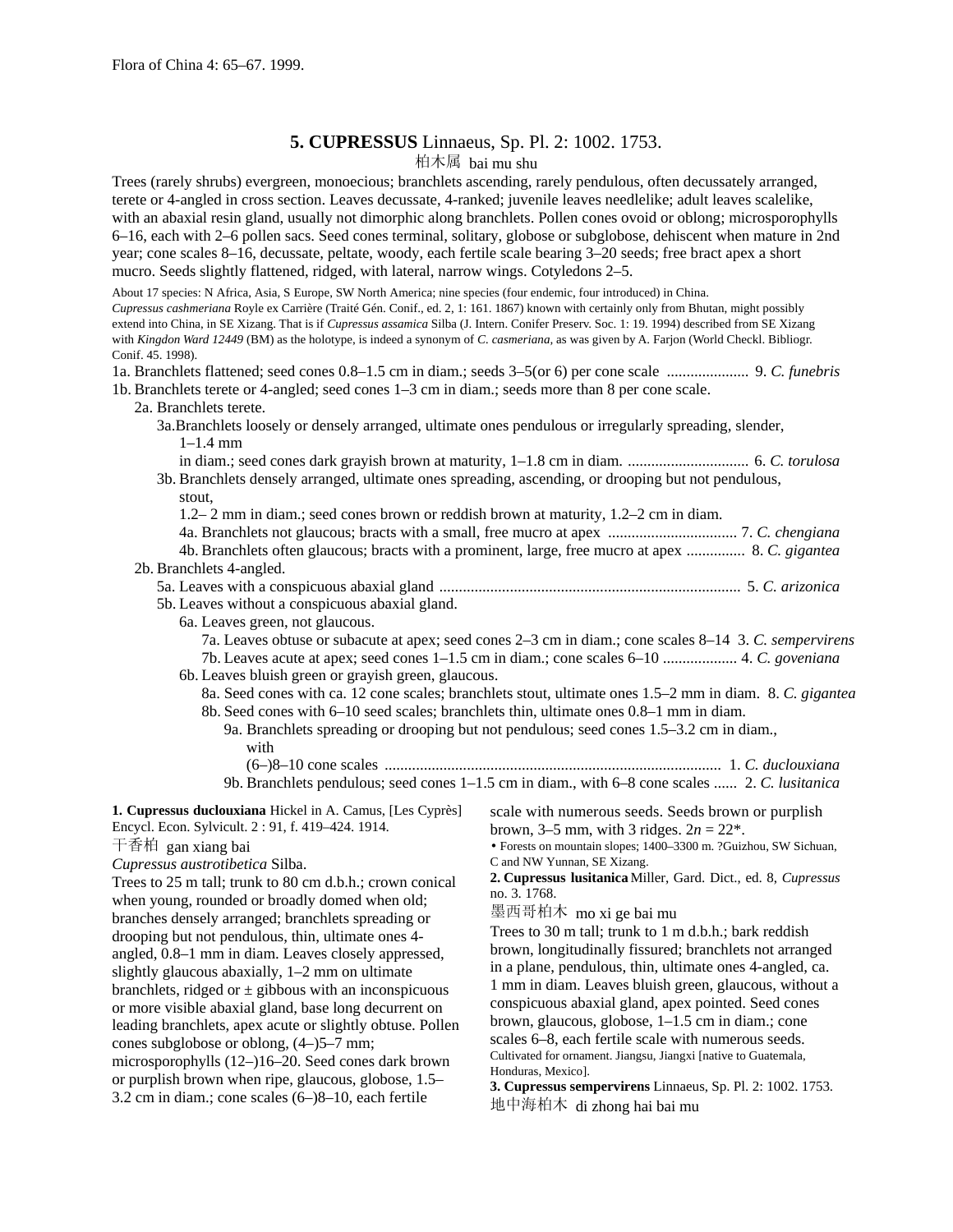Trees to 30 m tall; bark grayish brown, shallowly fissured; branches ascending or horizontally spreading; branchlets not arranged in a plane, ultimate ones 4 angled, ca. 1 mm in diam. Leaves in 4 ranks, densely appressed, dark green, not glaucous, 0.5–1 mm, ridged abaxially, without a conspicuous abaxial gland, apex obtuse or subacute. Pollen cones 4–8 mm. Seed cones yellowish gray when ripe, subglobose or ellipsoid, 2.5–  $4 \times 2 - 3$  cm; cone scales 8–14, each fertile scale with 8– 20 seeds.

Cultivated. Jiangsu, Jiangxi [native to W Asia, E Mediterranean region].

**4. Cupressus goveniana** Gordon, J. Hort. Soc. London 4: 295. 1849.

加州柏木 jia zhou bai mu

Shrubs or small trees to 5 m tall; bark smooth or rough, fibrous; crown globose to columnar, dense or sparse; branchlets not arranged in a plane, ultimate ones 4 angled, ca. 1 mm in diam. Leaves green, not glaucous, without a conspicuous abaxial gland, apex acute. Pollen cones  $3-4 \times 1.5-2$  mm; microsporophylls each with 3-6 pollen sacs. Seed cones grayish brown, not glaucous, globose,  $1-2.5(-3) \times 1-1.5$  cm; cone scales 6-10, each fertile scale with numerous seeds. Seeds 3–4(–5) mm. Cultivated. Jiangsu [native to W United States].

**5. Cupressus arizonica** Greene, Bull. Torrey Bot. Club 9: 64. 1882.

绿干柏 lu gan bai

Trees to 25 m tall; bark smooth when young, remaining so or becoming rough, furrowed, and fibrous; crown conical when young, becoming broadly columnar with age, dense; branches ascending, stout; ultimate branchlets 4-angled, 1–2 mm in diam. Leaves bluish green, slightly glaucous, ridged abaxially, with a conspicuous abaxial gland, apex acute. Pollen cones 2–  $5 \times$  ca. 2 mm; microsporophylls mostly each with 4–6 pollen sacs. Seed cones gray or brown, often glaucous initially, globose or oblong, mostly 2–3 cm; cone scales 6–8, each fertile scale with numerous seeds. Seeds mostly 4–6 mm.

Cultivated. Guangxi, Jiangsu, Jiangxi [native to N Mexico, SW United States].

**6. Cupressus torulosa** D. Don in Lambert, Descr. Pinus 2: 18. 1824.

西藏柏木 xi zang bai mu

*Cupressus tongmaiensis* Silba; *C. tongmaiensis* var. *ludlowii* Silba; *C. tonkinensis* Silba.

Trees to 45 m tall; trunk to 3.5 m d.b.h.; branchlets loosely or densely arranged, terete, ultimate ones pendulous or irregularly spreading, slender, 1–1.4 mm in diam. Leaves closely arranged, scalelike,  $1-1.8$  mm, flat orslightly gibbous and with a rounded, sometimes inconspicuous central abaxial gland, apex usually slightly obtuse. Pollen cones 3–6 mm;

microsporophylls 14–18. Seed cones dark grayish brown when ripe, not glaucous, broadly ovoid or

subglobose,  $1.2-2 \times 1-1.8$  cm; cone scales  $(8-) 10-12$ , each fertile scale with numerous seeds; bracts with a prominent umbo or mucro at apex. Seeds ovate-oblong, flattened,  $3-5$  mm,  $2n = 22$ .

Mountains; 1800–2800 m. E and S Xizang [?Bhutan, N India, Kashmir, Nepal, ?Sikkim, ?Vietnam].

**7. Cupressus chengiana** S. Y. Hu, Taiwania 10: 57. 1964. 岷江柏木 min jiang bai mu

Trees to 30 m tall; trunk to 1 m d.b.h.; branchlets densely arranged, not glaucous, terete, ultimate ones spreading, ascending, or drooping but not pendulous, stout, 1.2–2 mm in diam. Leaves in 4 ranks, scalelike, 1–1.5 mm on ultimate branchlets, arched (gibbous) and with a conspicuous, often darker central abaxial gland, apex usually slightly obtuse, dull green, not glaucous. Pollen cones 2–4 mm; microsporophylls 12–16. Seed cones brown or reddish brown when ripe, not glaucous, globose to subglobose or oblong-ovoid, 1.2–2 cm in diam.; cone scales 8–14, each fertile scale with numerous seeds; bracts with a small, free mucro at apex. Seeds ovate-triangular, flattened,  $3-5 \times 2-4$  mm.  $2n =$ 22\*.

• Mountain slopes, valleys; 800–2900 m. S Gansu, N and W Sichuan. A vulnerable species.

- 1a. Seed cones globose to subglobose; cone
- scales 8–10 ................................ 7a. var. *chengiana* 1b. Seed cones oblong-ovoid; cone scales
- 10–14 ...................................... 7b. var. *jiangeensis*

## **7a. Cupressus chengiana** var. **chengiana**

岷江柏木(原变种) min jiang bai mu (yuan bian zhong) *Cupressus chengiana* var. *kansouensis* Silba; *C.* 

*chengiana* var. *wenchuanhsiensis* Silba; *C. fallax* Franco.

Branchlets terete. Seed cones globose to subglobose; cone scales 8–10.

• Mountain slopes, valleys; 900–2900 m. S Gansu, N and W Sichuan.

**7b. Cupressus chengiana** var. **jiangeensis** (N. Zhao) Silba, Phytologia 49: 394. 1981.

剑阁柏木 jian ge bai mu

*Cupressus jiangeensis* N. Zhao, Acta Phytotax. Sin. 18: 210. 1980.

Branchlets subterete.Seed cones oblong-ovoid; cone scales 10–14.

• About 800 m. N Sichuan (Jiange Xian).

**8. Cupressus gigantea** W. C. Cheng & L. K. Fu in W. C. Cheng & al., Acta Phytotax. Sin. 13(4): 85. 1975.

巨柏 ju bai

Trees to 45 m tall; trunk 3(–6) m d.b.h.; branchlets densely arranged, often glaucous, stout, usually 4 angled, rarely terete, ultimate ones not drooping, 1.5–2 mm in diam. Leaves closely arranged, in 4 ranks, glaucous, scalelike, obtusely ridged or arched (gibbous) and with a rounded central abaxial gland. Seed cones usually glaucous, oblong-globose,  $1.5-2 \times 1.3-1.6$  cm;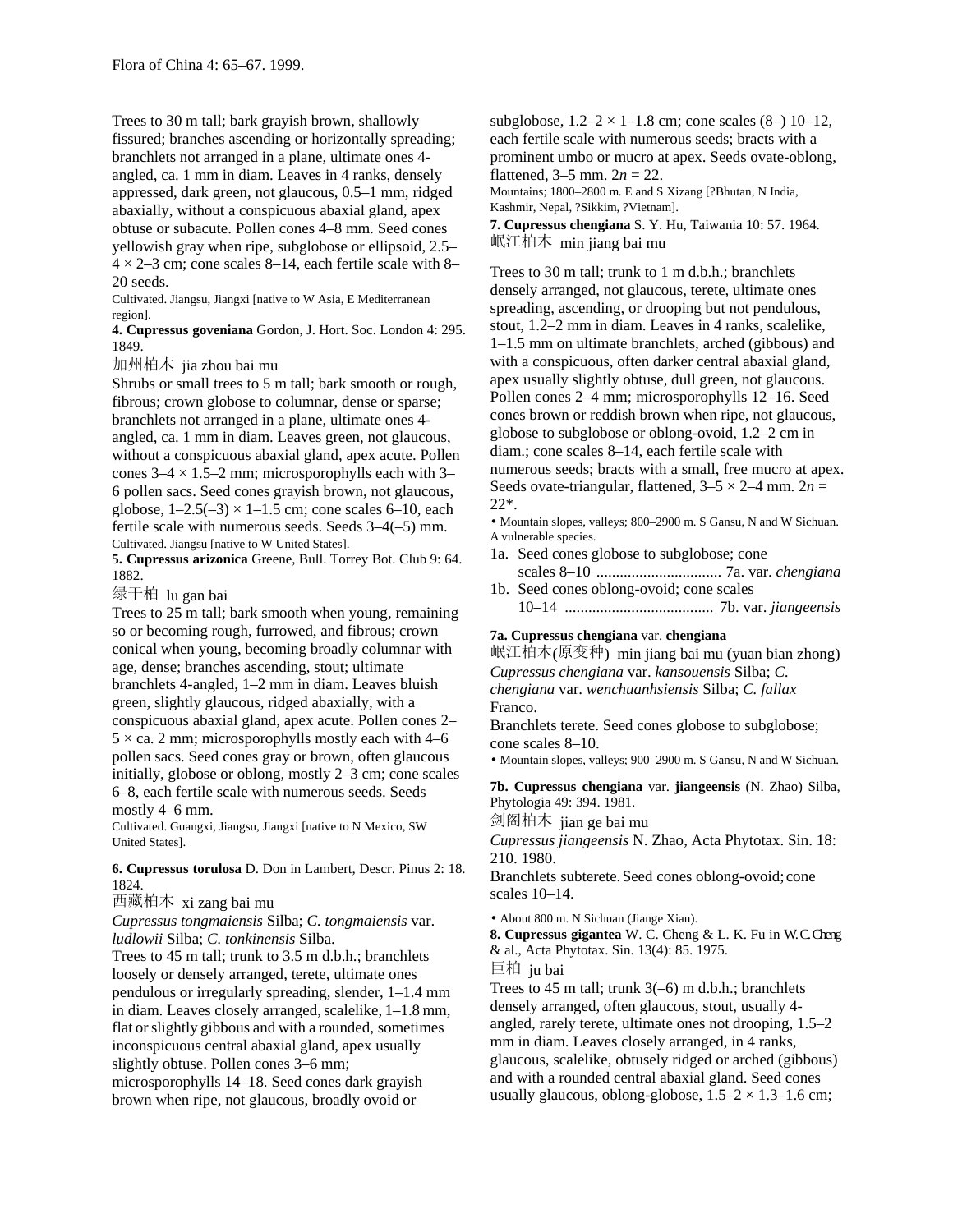cone scales ca. 12, each fertile scale with numerous seeds; bracts with a prominent, large, free mucro at apex.  $2n = 22^*$ .

• Mountain slopes, along rivers; 3000–3400 m. SE Xizang. An endangered species. Perhaps better treated as a variety of *Cupressus torulosa,* from which it differs mainly in its thicker ultimate branchlets, which are not drooping but spreading (xeromorphy), and in that some stands in SE Xizang contain very massive trees. However, some herbarium specimens of *C. torulosa* collected outside China in the W Himalayan region have similarly thick foliage, while another specimen from SE Xizang has ultimate branchlets only 0.8 mm wide.

**9. Cupressus funebris** Endlicher, Syn. Conif.: 58. 1847. 柏木 bai mu

*Chamaecyparis funebris* (Endlicher) Franco; *Cupressus funebris* var. *gracilis* Carrière.

Trees to 35 m tall; trunk to 2 m d.b.h.; branchlets arranged in a plane, pendulous, green, slender, flattened, ca. 1 mm wide. Leaves densely appressed, scalelike, dimorphic, 1–1.5 mm, apex sharply pointed; facial pairs with a linear abaxial gland; lateral pairs folded face-to-face, overlapping basal part of facial pairs, ridged abaxially. Pollen cones ellipsoid or ovoid, 2.5–5 mm; microsporophylls 10–14. Seed cones dark brown when ripe, globose, 0.8–1.5 cm in diam.; cone scales 6– 8(–12), 5-angular, each fertile scale with 3–5(or 6) seeds. Seeds light brown, lustrous, obovate-rhombic or suborbicular, flattened, 2.5–3.5 mm. Cotyledons 2. Pollination Mar–May, seed maturity May–Jun.  $2n =$ 22\*.

• Below 2000 m. Anhui, Fujian, Gansu, N Guangdong, N Guangxi, E Guizhou, Henan, W Hubei, Hunan, Jiangxi, Shaanxi, Sichuan, Yunnan, Zhejiang; also widely cultivated in S China. Often classified in *Chamaecyparis* on account of its flattened foliage sprays and relatively few seeds in small cones; however, it is here placed in *Cupressus* because of its developmental characters (cones maturing in 2nd year) and chemical composition of biflavones.